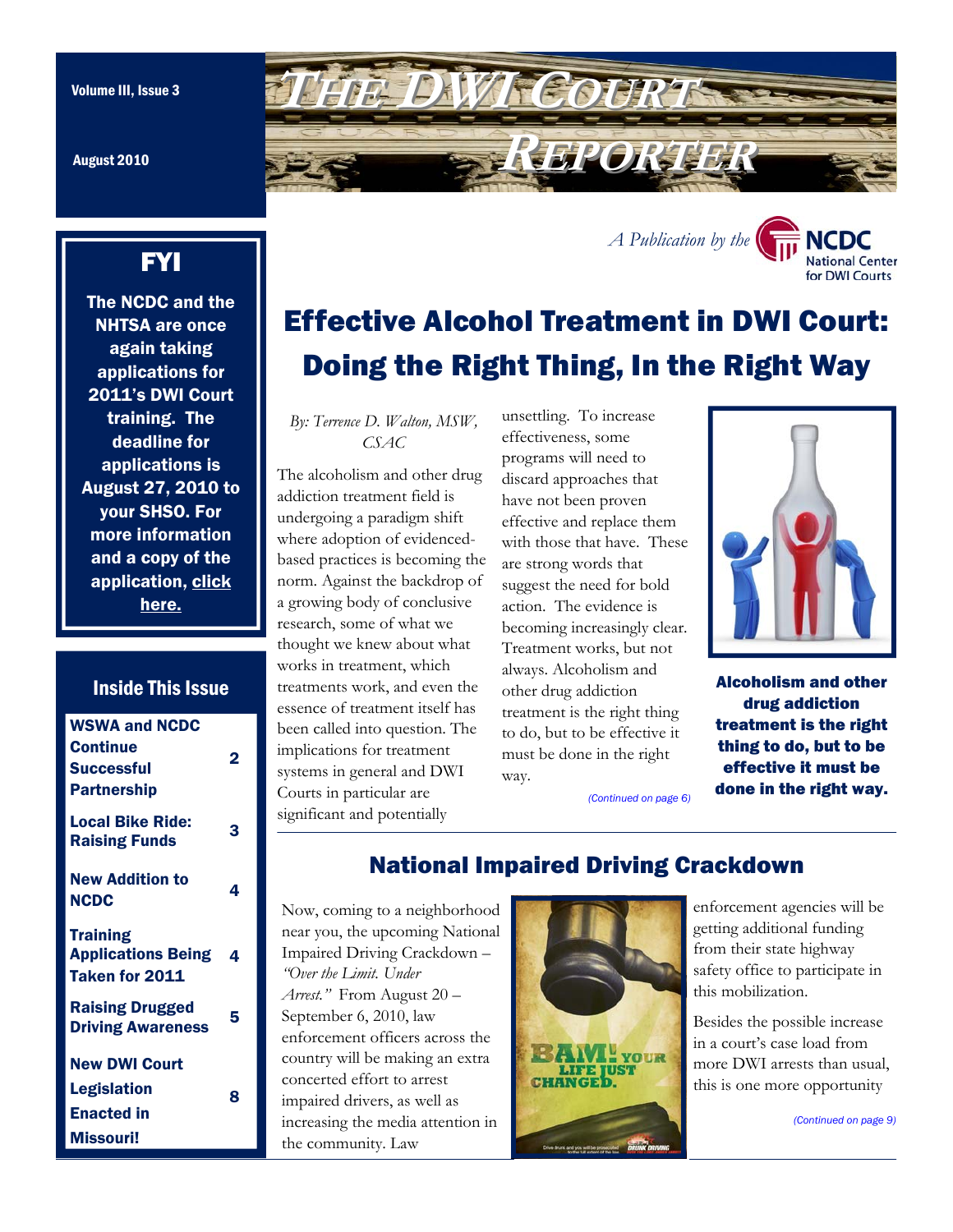# WSWA and NCDC Continue Successful Partnership

<span id="page-1-0"></span>[The National Center for DWI](http://www.dwicourts.org/ncdc-home/)  Courts (NCDC) and the Wine & [Spirits Wholesalers of America](http://www.wswa.org/)  (WSWA) are proud to announce the continuation of their successful partnership with the aim of significantly reducing drunk driving by strengthening current DWI Courts and adding new DWI Courts across the country.

Through their unique partnership, NCDC and WSWA will embark on an aggressive campaign to educate policymakers on the success of DWI Courts and the need for DWI Court expansion. Additionally, WSWA will

continue to sponsor the National DWI Court Task Force with the mission of recommending national policy and establishing best practices for DWI



Courts. The DWI Court Task Force recently provided critical support in developing the NADCP position statement on the use of technology in the detection of alcohol among DWI Court and Drug Court participants.

"DWI Courts represent the criminal justice system's most effective response to hard-core drunk drivers," said WSWA President **Craig Wolf**. "For over 65 years WSWA has been committed to promoting responsible alcohol policy and we see no better way to continue this mission than to partner with the

National Center for DWI Courts and expand this proven program."

Sometimes referred to as

Accountability Courts, DWI Courts are designed to treat hard-core drivers by holding them accountable for their criminal behavior. But accountability is only half the strategy; intense

"DWI Courts represent the criminal justice system's most effective response to hard-core drunk drivers," said WSWA President Craig Wolf.

treatment is critical to the success of DWI Courts. Participants are regularly tested for alcohol use, required to appear weekly in court, and receive incentives for complying with treatment and other requirements of the court and sanctions for not living up to their obligations to themselves and their community. This combination of accountability and intense treatment has been proven to get repeat offenders to stop drinking and driving. For many DWI Court participants, it is the first time their addiction had ever been addressed by the court.

Recent research has highlighted the success of DWI Courts in changing the behavior of the nation's most dangerous drunk drivers. A 2007 study by the Michigan Supreme Court found that DWI Court participants are nineteen times less likely to be rearrested for a DWI charge than those who have been through traditional sentencing. In one court system, persons that did not go through the program were three times more likely to be rearrested for a new criminal

offense and nineteen times more likely to be rearrested for a DWI charge. In other words, the

recidivism rate was significantly lower for the DWI Court participants.

The WSWA joins The Century Council, Beam Global Spirits and Wine, The Bureau of Justice Assistance, and the National Highway Traffic Safety Administration

(NHTSA) on a growing list of dedicated supporters of DWI Courts.

"The National Center for DWI Courts is honored to once again collaborate with the Wine & Spirits Wholesalers of America," says NCDC Director, **David Wallace**. "WSWA is a deeply valued partner in the effort to promote DWI Courts as the nation's most effective strategy for dealing with hard-core DWI offenders. Their leadership on a national level will be instrumental in our effort to put a DWI Court within reach of every eligible DWI offender."



DWI Court Task Force meeting in Boston, Massachusetts this past June.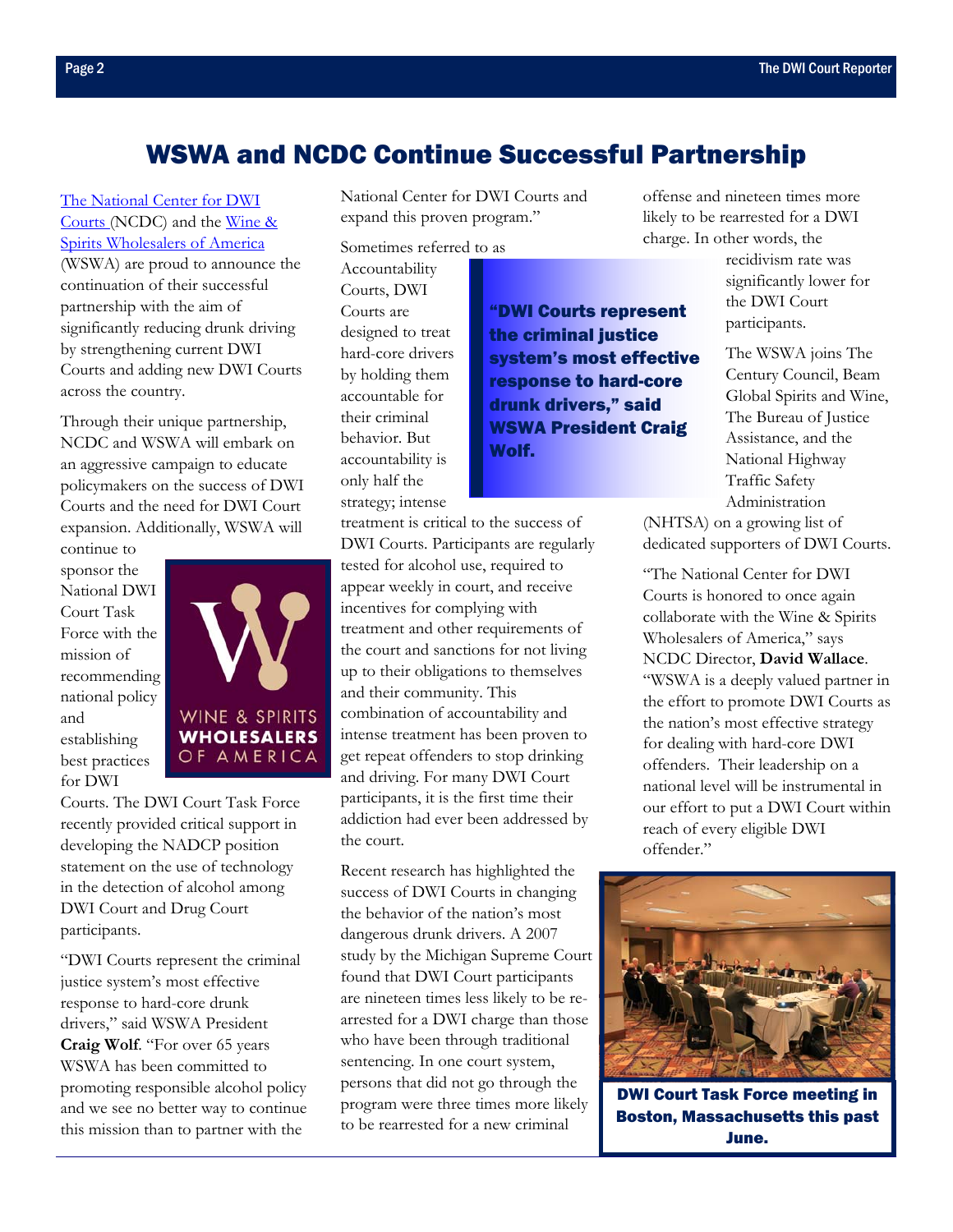# <span id="page-2-0"></span>A Local Bike Ride: Raising Funds and Community Awareness

#### *By: Chaney Taylor, Judge*

Since I attended the DWI Court 3 1/2 day training in California last year, I had been trying to come up with a fund-raising idea; a bike ride seemed like a good way to raise funds for the DWI Court while at the same time raising community awareness. I have



been cycling (off and on) since college and many charity bike rides have popped up around Arkansas. There were none in Independence County, so I talked to some of my cycling friends about possibly doing a fundraising ride for the DWI Court. Before I knew it they had picked a date, decided on a route, and started sending out e-mails informing our local cycling community. Our local cycling club (White River Medical Center Cycling) agreed to be the main sponsor of the event. Myself along with other club members started putting together entry forms, ordering T-shirts, and spreading the word about the DWI Court and the upcoming event. Also, several sponsors came forward and kicked in some money for the event to help offset some of the expenses such as drinks and refreshments. Several area media outlets (radio stations, "shopper" papers, newspapers) and area bicycle shops also helped us spread the word.

Being the first year for the event, I really didn't know how many riders would show up. I ordered 28 T-shirts, and I figured if we had 28 riders, that would be a huge success. We actually ended up with 21 registrations and we considered that a good turnout for the first year. I have been involved with other informal bike rides in Independence County, and we consider a ride a success if we get 10-12 people to show up. We were naturally pleased to have

20 riders (one didn't show because of other commitments) for this event. Several riders traveled from other areas to participate as well. A few of the riders complimented us on the event and the route. After talking to some of my cycling

friends, we have rated the route as moderate — not too easy, with rolling hills, but nothing so challenging and difficult as to scare riders off. Five riders completed the full 100 miles, 1 or 2 did a "metric" century (100K) of 62 miles, and the remainder did varying distances, anywhere from 20 to 50 miles.

Several of our team members (Deputy Prosecutor **Brad Sipe**, Court Clerk **Tammy Sterling**, treatment professional **Beth Altman**, Probation Officer **Warren Wade**, & Case Manager **Lee Huff**) came out and volunteered, providing a "sag wagon," taking photos, staffing rest stops/handing out drinks



and refreshments, along with two of our program participants who staffed the first rest stop until the last of the riders came through.

After all the expenses were paid, the final tally was approximately \$800 raised for the DWI Court, which is more than we had before. We hope to make the event even bigger and better next year, and possibly even double everything: the number of riders, the amount of money raised,



Judge Taylor registering for the bike ride wearing his "All Rise" Century Ride 2010 T-Shirt.

and the number of volunteers. I also hope to add some other events, like a pre-ride spaghetti dinner, a post-ride burger lunch, activities for kids (games, bike rodeo, face painting, and bouncy houses), music, prizes, and electronic timing for the riders. I also hope to have more sponsors, and spread the word of the event throughout our local schools, in order to raise interest in cycling. This will be a growing effort, one that will raise much needed funds for the DWI Court, and at the same time build support of the court in my community.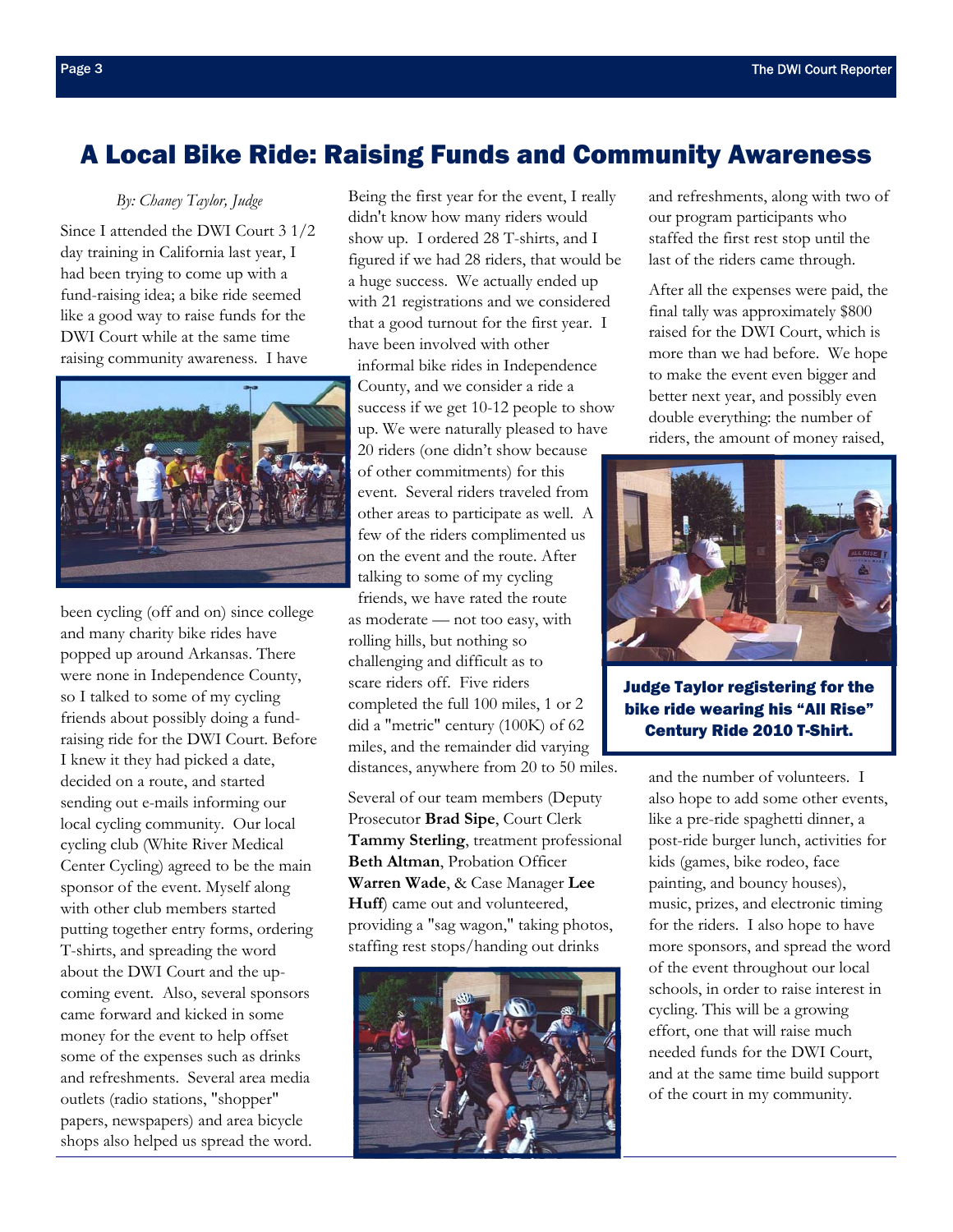# A New Addition to NCDC

<span id="page-3-0"></span>On July 6th, **Elisa Fulton**, started working at the National Center for DWI Courts. Prior to working for NCDC, she helped manage her husband's ice cream catering business. She recently graduated from George Mason University with a Bachelors of Science in Administration of Justice. Elisa is a native Texan and the proud mother of her first child; a daughter, Bella Fulton, born in August of 2009. She enjoys learning anything pertaining to the Criminal Justice field and values time spent with her family.

At the NCDC, Elisa will be a DWI Court Training Coordinator working with Cliff Jacobs and responsible for organizing the NHTSA/NCDC DWI Court training programs. These programs provide the necessary tools for established Drug Courts and traditional courts to become DWI Courts.

When asked what Elisa hoped to achieve with NCDC she stated: "I am thrilled to be part of such a positive organization that has the capability of making our community a safer place by reducing the recidivism rates of repeat DWI offenders. Having



Elisa Fulton

been personally affected by the tragic aftermath of an intoxicated driver, I feel truly fortunate to have been given the opportunity to work for such an inspirational cause. As training coordinator, I would like to further the endeavors of this

organization by expanding the DWI Court base. I hope that my role here at NCDC will help the positive effects this organization has worked hard to achieve."

Welcome aboard Elisa!

## Applications Being Taken for DWI Court Training in 2011

The National Center for DWI Courts (NCDC) and the National Highway Traffic Safety Administration (NHTSA) are once again taking applications for next year's DWI Court training. The deadline for applications is **September 15, 2010**, unless the court is going through the State's Highway Safety Office (SHSO) for travel costs, then the deadline is **August 27, 2010** to the SHSO.

The solicitation has been sent to State Drug Court points of contact and the Drug Court Coordinators in each State, and it is on the **[NCDC website](http://www.dwicourts.org/resources/training-programs)**. The application is specific as to the types of training offered. Please note the following:

Courts that are currently Drug Courts can apply – they will only need the one day training as opposed to the 3 ½ day training for new DWI Courts that are not already Drug Courts.

The application procedure is similar to last year's application. When a jurisdiction is applying for the training, they should coordinate with their State Highway Safety Office (SHSO) by applying for the training through them. The SHSO may support the



team with the costs for travel to the training location.

The closing date for the application is **August 27, 2010** to the local State Highway Safety Office.

Each SHSO will determine which teams will be provided with funding to attend the training and then forward this information to NHTSA, Enforcement and Justice Services Division, by facsimile or email by **September 15, 2010**.

The application requests that the Judge of the team provide a Letter of Commitment. The SHSO should provide this information in the application.

The SHSO should also provide the person and address to where the applications should be sent.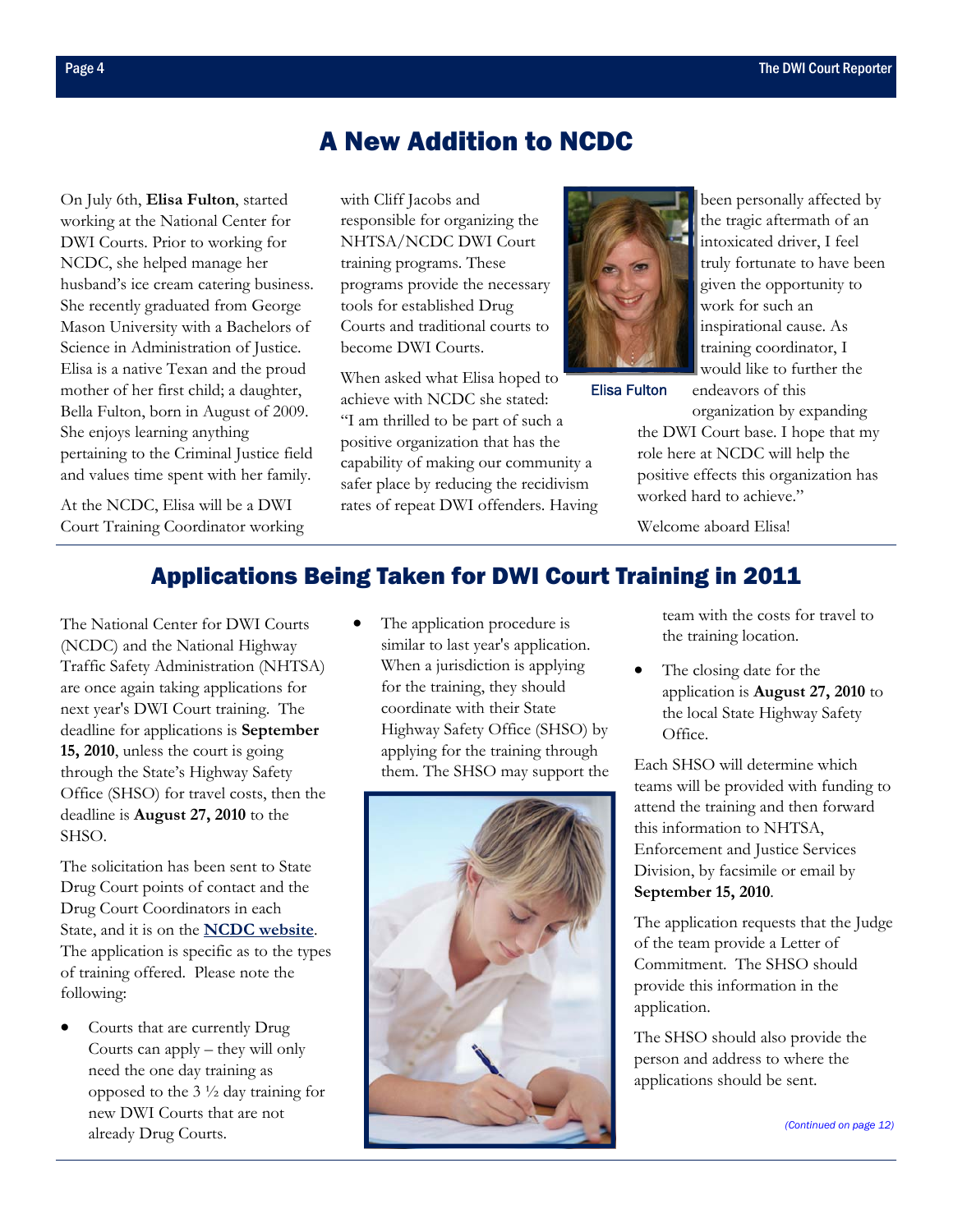# <span id="page-4-0"></span>Time to Increase Awareness of Drugged Driving on Nation's Roads

National Drug Control Policy Director, **Gil Kerlikowske**, National Highway Traffic Safety Administration (NHTSA) Administrator, **David Strickland**, and professional race driver, **Sarah Fisher,** held a news conference on June 22, 2010, to raise public awareness of drugged driving on the Nation's roadways.

"Americans are familiar with the terrible consequences of drunk driving and the dangers posed by texting or talking on a cell phone while driving," said Director Kerlikowske. "Now, as we approach the Fourth of July, one of the busiest periods on the Nation's roads, the Office of National Drug Control Policy (ONDCP) is teaming up with public and private-sector partners across the Nation to raise awareness of the dangers of another important public safety issue – drugged driving.

"Several recent studies have shown that a significant number of drivers have drugs in their system when they get behind the wheel," said Kerlikowske. "But just as we have made progress in addressing drunk driving, we can raise awareness of drugged driving and educate people about the dangers it presents. Drugs negatively affect judgment, reaction time, motor skills, and memory. Those who drive with drugs in their systems put us all at risk."

Kerlikowske noted that the Monitoring the Future Survey released last year shows that, in 2008, one in 10 high school seniors admitted to having driven a vehicle after smoking marijuana in the two weeks prior to the survey. The National Survey on

Drug Use and Health showed that more than 12 percent of 18- to 25-year -olds admitted to driving under the influence of an illicit drug at least once

in 2008. The latest National Roadside Survey by NHTSA showed one in six weekend, nighttime drivers tested positive for drugs.

"Impaired driving, caused by alcohol or illegal drugs, is a

threat to every driver on the road across the country," said Administrator Strickland. "That's why ONDCP and NHTSA are asking motorists to behave responsibly and drive defensively during the summer travel season."

Fisher, who first drove in the Indianapolis 500 when she was 19 years old, addressed her message to young people. "The drugged driving

"Drugs negatively affect judgment, reaction time, motor skills, and memory. Those who drive with drug in their systems put us all at risk" National Drug Control Policy Director, Gil Kerlikowske

awareness campaign gives me the opportunity to speak directly to the younger generation of drivers," said Fisher, who has raced in the

Indianapolis 500 nine times, more than any woman in history. "Several studies have shown that too many young people get behind the wheel of a car



after smoking marijuana or taking drugs. They need to make smarter and safer decisions."

"I have been a professional race driver since I was a

teenager, and I can tell you that whether you are driving 20 miles an hour on a city street or 220 miles an hour at the Indy 500—you don't want to have impaired judgment or slow reaction time," said Fisher. "To be safe, you need to be at your best."

ONDCP is working to increase the number of states with effective drugged driving laws. Too often, inadequate drugged driving laws allow people who drive after taking drugs to evade prosecution and avoid responsibility, thereby increasing the possibility that they will continue causing a public safety issue. Zero tolerance or per se laws will help in this effort.

ONDCP has produced public service announcements featuring Director Kerlikowske with Fisher and also with public officials, including Virginia Governor Bob McDonnell, Maryland Attorney General Doug Gansler and DC Police Chief Lanier. The PSAs are available at:

[www.WhiteHouseDrugPolicy.gov/](http://www.whitehousedrugpolicy.gov/druggeddriving/) druggeddriving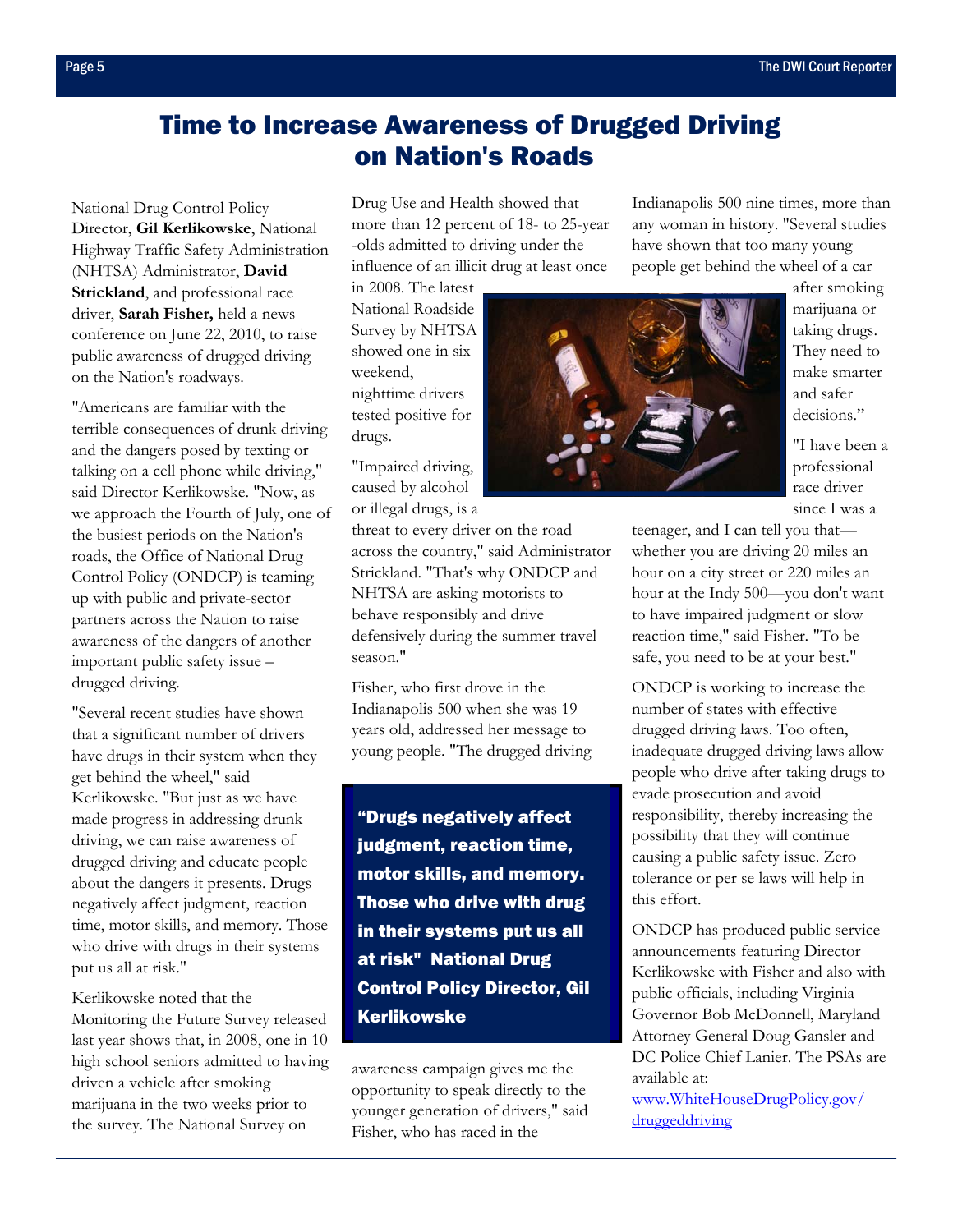# Effective Alcohol Treatment in DWI Court

### **Evidence-based Treatment Approaches**

The collective results from numerous randomized clinical trials and metaanalyses of hundreds of studies have identified the top seven evidenced based treatment approaches, which are:

- *Cognitive behavioral* approaches are among the most effective approaches for the treatment of alcohol-related disorders. Proponents of these approaches postulate that substance use is a learned behavior that is both triggered and reinforced by internal and external factors, including situations and cognitions. Effective interventions within this approach include, for example, behavior contracting, social coping skills training, and relapse prevention therapy.
- Similarly, the *Community Reinforcement Approach* (CRA) has consistently been rated as among the most effective interventions. Based on the tenets of Operant Conditioning, this approach systematically increases the availability and desirability of substance-free activities to provide alternatives to drinking. CRA utilizes both natural and contrived reinforcers and frequently includes "vouchers," which are tangible rewards in response to abstinence and/or related behaviors.

<span id="page-5-0"></span>*[\(Continued from page 1\)](#page-0-0)* • *Motivational Interviewing (MI)* has been found to be among the more clinically and cost effective approaches. MI is an approach

> that utilizes reflections, empathy, resistance, changesupportive client statements, and other techniques to prepare people to change

To increase effectiveness, some programs will need to discard approaches that have not been proven effective and replace them with those that have. These are strong words that suggest the need for bold action.

structured advice, and/or motivational counseling. It is noteworthy that these interventions, which are often

delivered in conjunction with primary medical care, were effective with those who were considered hazardous or harmful drinkers. There is little evidence that they are sufficient for individuals with more severe

addictive and other behaviors. MI has been found to be especially beneficial for those with low to moderate alcohol dependence, those with high levels of anger at treatment entry, and young people with occasional heavy drinking patterns.

• *Brief interventions* that included five or fewer sessions have sometimes been found to be effective when compared with much longer and more elaborate interventions. Brief interventions often include behavioral feedback, simple



- *Behavioral Couples Therapy (BCT)* has been found to be effective in several studies. This approach seeks to engage both partners in therapy, achieve abstinence, and improve relationship functioning. These gains are sought through a limited number of structured sessions.
- For problem drinkers who do not meet dependence criteria or others for whom moderation is appropriate, *Behavioral Self-Control*

*Training (BSCT)* has shown excellent results in over 30 clinical trials. BSCT is an approach that teaches controlled drinking, as opposed to abstinence.

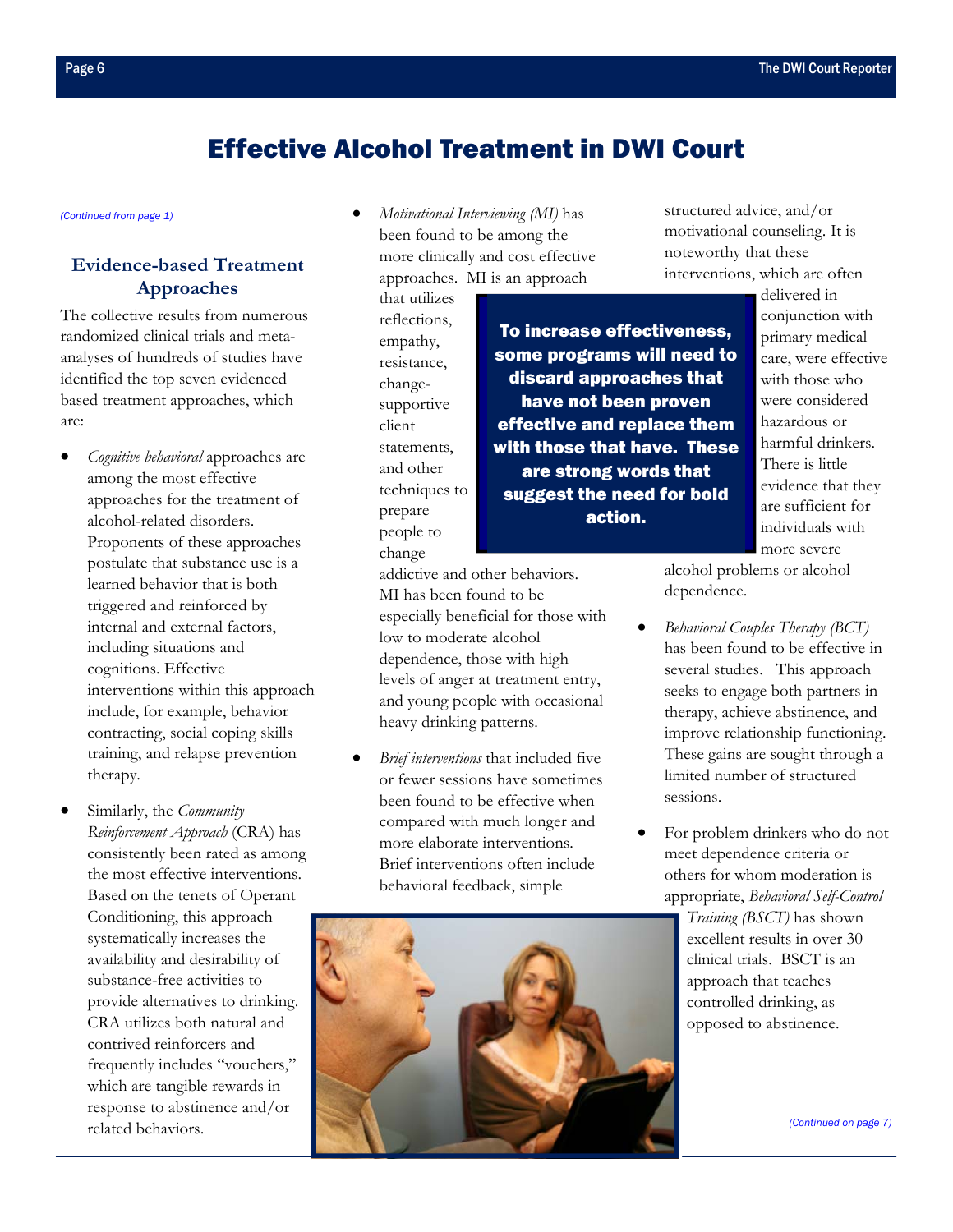# Effective Alcohol Treatment in DWI Court

• *Pharmacological treatment* as an adjunct to psychosocial treatment or in conjunction with structured medical management sessions has been found to be effective. Naltrexone and acamprosate are both approved for use in the treatment of alcohol-use disorders.

### **Non-proven Treatment Approaches**

In multiple studies, mandated AA attendance for those participating in treatment has not demonstrated effectiveness. If there is a single

Practitioners and programs that persist in using those approaches that haven't been found to be effective, especially in the absence of those that have, are engaging in questionable practices at best.

instance where scientific findings appear to fly squarely in the face of conventional wisdom, this is it. While coerced *treatment* has been found effective in other studies, evidence does not yet indicate the same for coerced Alcoholics Anonymous

<span id="page-6-0"></span>*[\(Continued from page 6\)](#page-5-0)* participation. In addition to this finding, other common practices that have not been found to be effective

in treating alcohol problems include, but are not limited to: generic counseling, alcohol and other drug education and confrontational interventions (intended to shatter denial). Even some of the approaches that have demonstrated some success in other populations are not yet supported by a

strong evidence base, particularly in the field of alcohol treatment. These approaches include, for instance, solution focused therapy, guided meditation, and acupuncture.

#### **Next Steps**

The implications for DWI Courts are significant.

• Programs are encouraged to identify evidence based practices and adopt these practices as the foundation of their treatment interventions. The federal government's National Registry of Evidenced-based Programs

and Practices is a recommended resource for identifying these practices. This registry can be



accessed at: www.nrepp.**samhsa**.gov.

- DWI Courts that service alcohol dependent individuals should seek to incorporate medicationassisted treatment—primarily naltrexone and acamprosate.
- Programs that incorporate Alcoholics Anonymous or other mutual aid groups, as most DWI Courts do, are encouraged to review the evidence involving the ineffectiveness of mandating AA. Alternatives to mandating AA attendance may need to be adopted, such as providing incentives for participation in

*[\(Continued on page 11\)](#page-10-0)* 

### Get the Home COURT Advantage!!

[Questions about DWI Courts? What does the research say? Find](http://www.dwicourts.org/ncdc-home/)  pictures and videos of DWI Court events. Get the latest NCDC publications or download TA forms.

Go to www.DWICourts.org for that and more!!

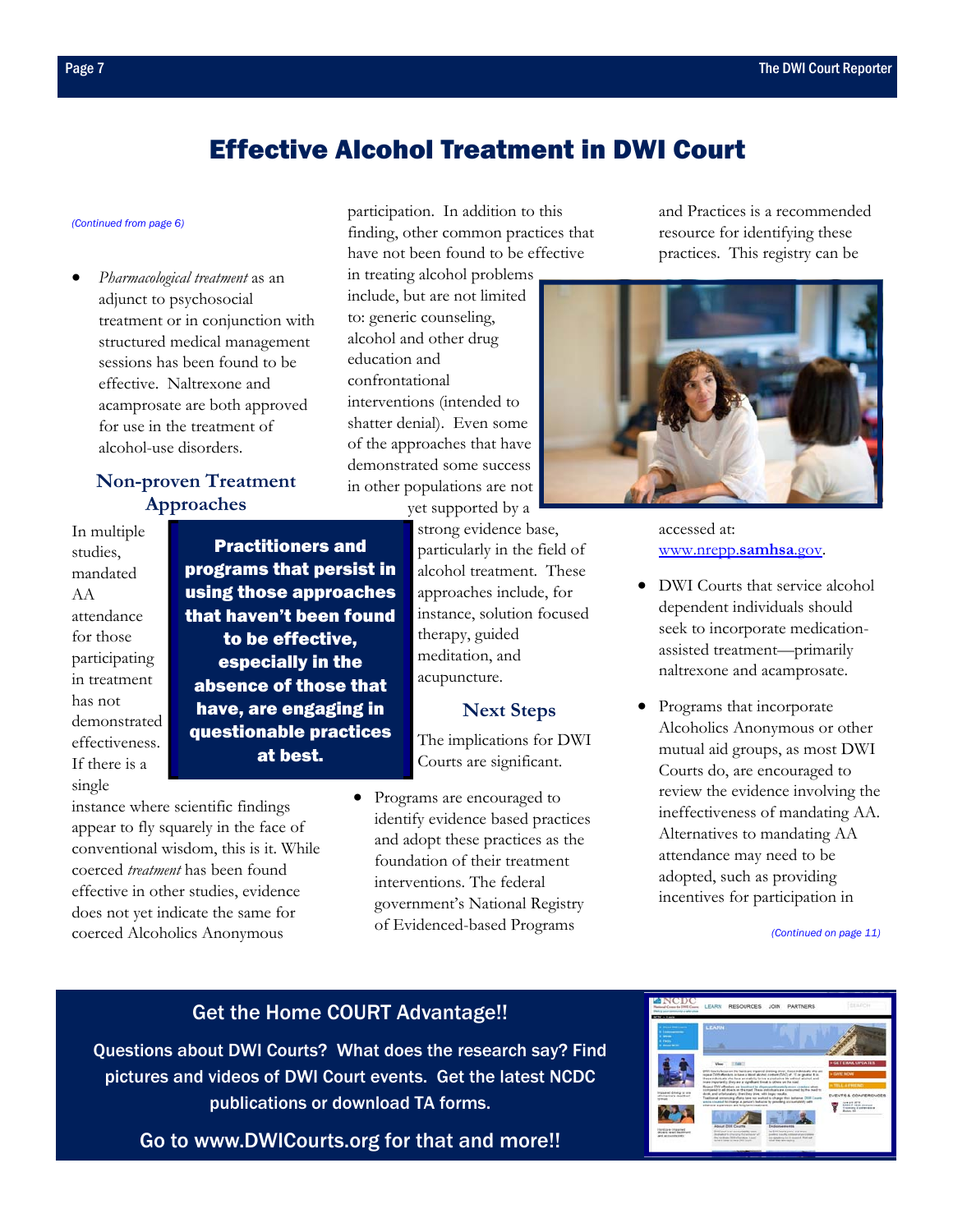# <span id="page-7-0"></span>New DWI Court Legislation Enacted in Missouri!

#### *By: Rick Morrisey*

Enabling legislation for DWI Courts in Missouri has unanimously passed the State General Assembly and will go into effect August 28, 2010. This legislation was a part of House Bill 1695 that also addressed strengthening penalties for

repeat DWI offenders while mandating improved record keeping for DWI cases so that repeat offenders can be properly tracked. The DWI Court language was included in the bill as a direct response to the Chief Justice William Ray Price's call for the creation

HB 1695 also gives judges statutory authority to grant a limited driving privilege to successful DWI Court participants and graduates.

choose to participate in a DWI Court program.

HB 1695 also gives judges statutory authority to grant a limited driving privilege to successful DWI Court participants and graduates. Those that receive this privilege shall only drive to

> work, school, medical appointments, and treatment sessions and must install an ignition interlock device on their vehicle. This provision will incentivise

participation in the program as well as insure that successful, sober participants and graduates have a legal means of transportation to attend treatment, DWI Court sessions, and go to work.

With this new legislation, Missouri looks to expand existing DWI Court program participation and create new DWI Courts in jurisdictions with Drug Courts and without. Currently,

Missouri State Capital

Missouri has 400 DWI offenders participating in ten stand-alone DWI Courts and 34 Drug Courts that accept DWI cases.

[HB1695 can be viewed](http://www.house.mo.gov/billtracking/bills101/biltxt/truly/HB1695T.HTM) by clicking **here.**

*For more information on this legislation or Missouri treatment courts, please contact Rick Morrisey, Missouri's Treatment Court Coordinator at Rick.Morrisey@courts.mo.gov.* 

**Editor's Note:** Michigan has a similar bill still pending. House Bill No. 5273 was introduced on August 19, 2009. It passed the House in the Michigan Legislature and on January 26, 2010, it passed the full Senate and it is back in the House for minor changes. If passed, the bill will create the DWI Court Interlock Pilot Project that will allow hardcore DWI offenders in a DWI Court program to obtain a restricted license to drive to and from

> treatment, employment, and school, as long as an ignition interlock device is also placed on the vehicle to be driven, and as long as they are in the DWI Court. These bills will provide a useful "carrot" to encourage repeat DWI offenders to enter a DWI Court.

and expansion of Drug Courts and DWI Courts during his State of Judiciary Address in February of this year.

The provisions of the bill authorize Missouri courts to establish DWI Courts or dockets for cases in which the driver pleaded guilty to DWI or excessive blood alcohol content (BAC), and the driver's BAC was .15 or above, the driver had one or more previous intoxication-related offenses, or the driver had two or more previous alcohol-related enforcement contacts.

The new legislation provides incentives to offenders that choose to participate in a DWI Court program. Offenders with high blood-alcohol levels can avoid a mandatory jail sentence of up to five days by participating. Also under this new law, prior offenders will be required to serve a minimum of 10 days in jail and persistent offenders (three or more offenses) shall serve a minimum of 30 days in jail unless they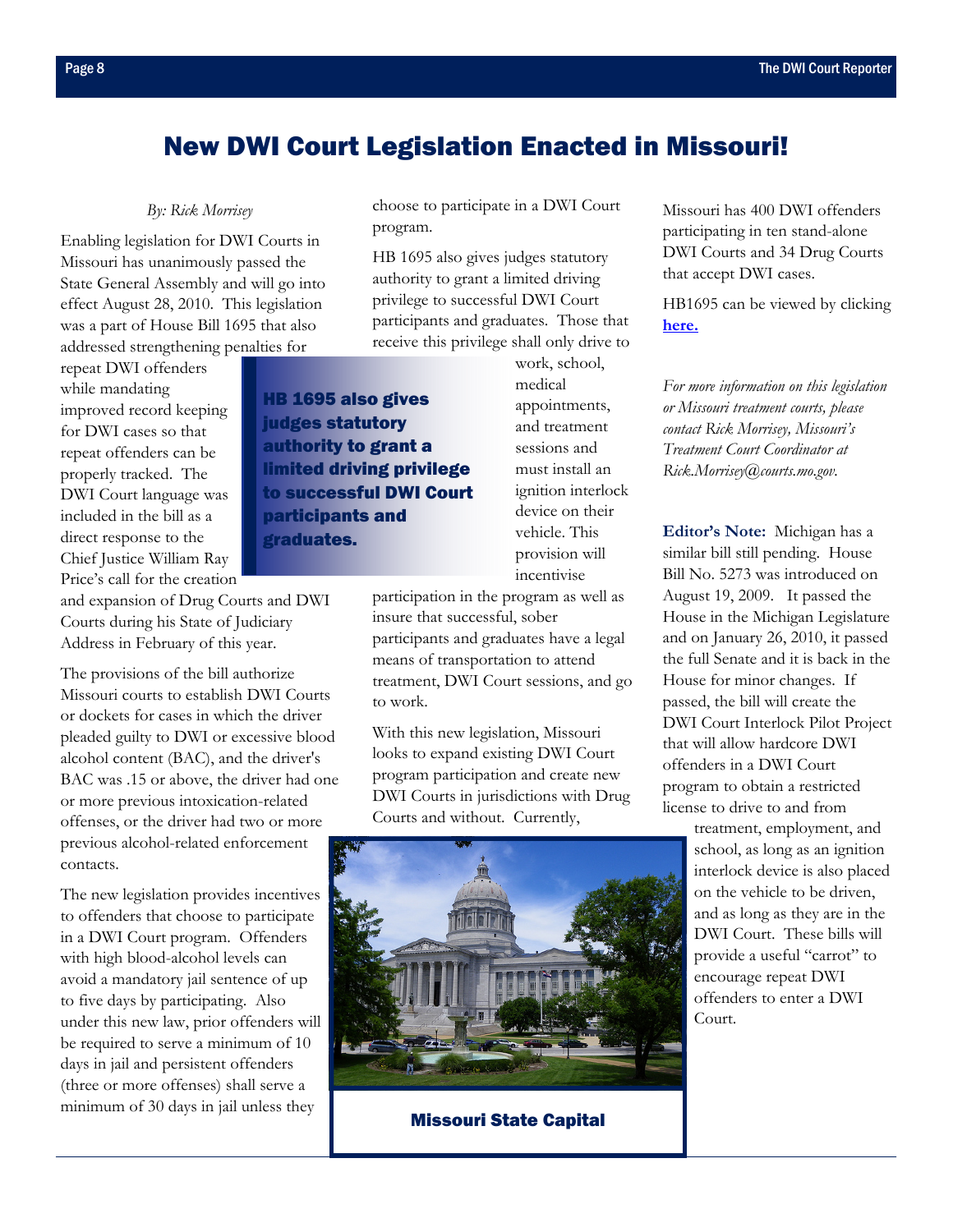### <span id="page-8-0"></span>National Impaired Driving Crackdown

to raise local awareness of DWI Courts and the difference each court is making in the community. Be sure to take advantage of this mobilization and talk about how important the DWI Court is for the community and the high-risk DWI offenders being arrested.

Go to: www.stopimpaireddriving.org/ [planners/crackdown2010/index.cfm to](http://www.stopimpaireddriving.org/planners/crackdown2010/index.cfm)  find a Promotional Planner already prepared. The intent of this promotional planner is to provide marketing materials, earned media tools, and marketing ideas which can be distributed to fit local needs and objectives while at the same time partnering with other states, communities, and organizations all across the country.

To get to the specific printed material [go to: www.stopimpaireddriving.org/](http://www.stopimpaireddriving.org/PEAK/index.html) PEAK/index. The first link listed above goes to the posters, TV spots, and Radio Announcements along with other promotional material. The second link, listed in this paragraph, goes to the sample press release, fact sheets, and other documents, including a state by state break down of alcohol impaired driving crashes to use with the local media about the mobilization.

The planner includes messaging and templates to choose from, and to support the impaired driving initiatives surrounding the *2010 Labor Day Impaired Driving Prevention National Enforcement Crackdown*. The publications available can be used in several capacities and are built on the message platform, *Drunk Driving. Over the Limit. Under Arrest*. These materials also carry the tagline, *Cops are cracking down*, which reinforces

*[\(Continued from page 1\)](#page-0-0)* that law enforcement officials will be on the lookout and focusing attention on impaired drivers. This is a great opportunity to team up with local law enforcement agencies and spread the message that if a person is arrested driving impaired, they will be prosecuted to the full extent of the law.



[be taken to the Stop Impaired](http://www.stopimpaireddriving.org/)  Driving Website



The above poster and the one on the first page are just a couple of the posters available for download at the Stop Impaired Driving website.

# **Technology** Statement Passed by NADCP Board

On June 1, 2010, The National Association of Drug Court Professionals Board of Directors unanimously approved a position statement recognizing the importance of using technology in the detection of alcohol among DWI Court and Drug Court participants.

Alcohol misuse and abuse is common among Drug Court participants and is the central issue among DWI Court participants. In order for courts to ensure compliance with prohibitions on consuming alcohol and recognizing that alcohol consumption can be difficult to detect, NADCP supports the use of "all proven and effective technological tools available to assist DWI Courts and Drug Courts in supervising the participants in conjunction with treatment to address the root cause of the addiction to alcohol and other impairing substances." This includes Ignition Interlock Devices and Continuous Transdermal Alcohol Monitoring.

NADCP supports the continued development, evaluation, and research of relevant technological tools and the implementation of effective tools to assist the courts in monitoring the use of alcohol.

Click Here to Download [NADCP Position Statements](http://www.nadcp.org/sites/default/files/nadcp/NADCP%20Board%20Position%20Statement%20-%20Alcohol%20Detection%20and%20Technology.pdf)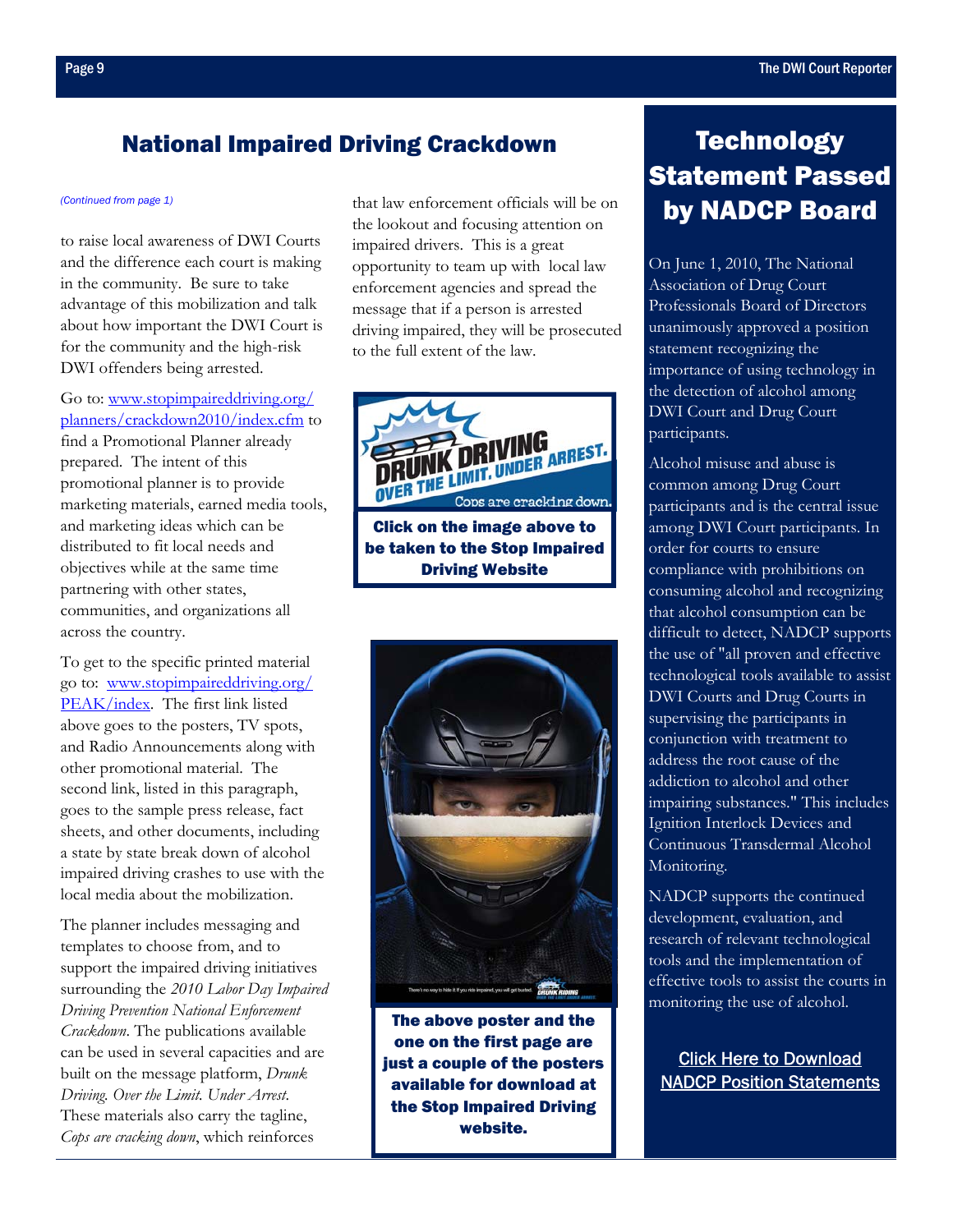## Online Guide To Mutual Aid Launched

**Over 50 Searchable Recovery Resources for the Recovery Community and Service Providers** 

Faces & Voices of Recovery recently launched the *Guide to Mutual Aid Resources*, an online, one-stop resource for people looking for help with addiction and recovery. Visitors can find out about the many varieties of online and in-person

mutual aid groups that are helping people find and sustain their recovery from addiction to alcohol and other drugs. The Guide is available on the Faces & Voices of Recovery web site and features over 50 mutual aid groups including Narcotics Anonymous, SMART Recovery and Women for Sobriety.

"There is no other place on the web where someone can find such a userfriendly, comprehensive list of mutual aid resources," said author William White. The groups are organized into practical categories like "Youth-Focused" or "Medication-Assisted." There's information about mutual aid groups organized by profession, alcohol or other drug, recovery pathway and more. "We are thrilled to be able to offer this useful and free resource to both the recovery community and service providers," said



Faces & Voices Executive Director Pat Taylor. "We encourage organizations and individuals to spread the word about this new tool," she said.

The federal government's 2010 National Drug Control Strategy calls for "updated lists of mutual help groups as a potential resource to individuals seeking

help for substance use disorders." "Millions of Americans know firsthand what scientific research shows – mutual aid groups can be an important part of an individual's recovery

The *Guide to Mutual Aid Resources* can be posted on organizational websites by using a logo downloadable from

process," said Mr. White. Anyone interested in mutual aid resources can also sign up to receive updates on upcoming conferences and conventions, new groups, books or tools and other relevant information.

Faces & Voices at

**There is no other place** on the web where someone can find such a user-friendly, comprehensive list of mutual aid resources," said author William White.

[www.facesandvoicesofrecovery.or](https://facesandvoicesofrecovery.org/resources/mutual-aid-resources/mutual-aid-resources.html) g/resources/support/widget.

The *Guide to Mutual Aid Resources* was originally developed by Ernest and Linda Kurtz for the Behavioral Health Recovery Management project in 2001. In 2005, the Guide moved to Faces & Voices of Recovery and has been overseen by a 6-person committee of mutual aid experts. In 2009 Faces & Voices of Recovery received funding from the Substance Abuse and Mental Health Services Administration's (SAMHSA) Partners for Recovery Initiative to enhance the Guide.

Faces & Voices of Recovery is a national nonprofit organization working to mobilize, organize, and rally the 20 million Americans

in recovery from addiction to alcohol and other drugs, their families, friends and allies in a campaign to end discrimination; broaden social understanding; and achieve a just

response to addiction as a public health crisis. For more [information, please visit Faces &](http://www.facesandvoicesofrecovery.org/)  Voices of Recovery.

**FACES&** VOICES

# organizing the<br>recovery community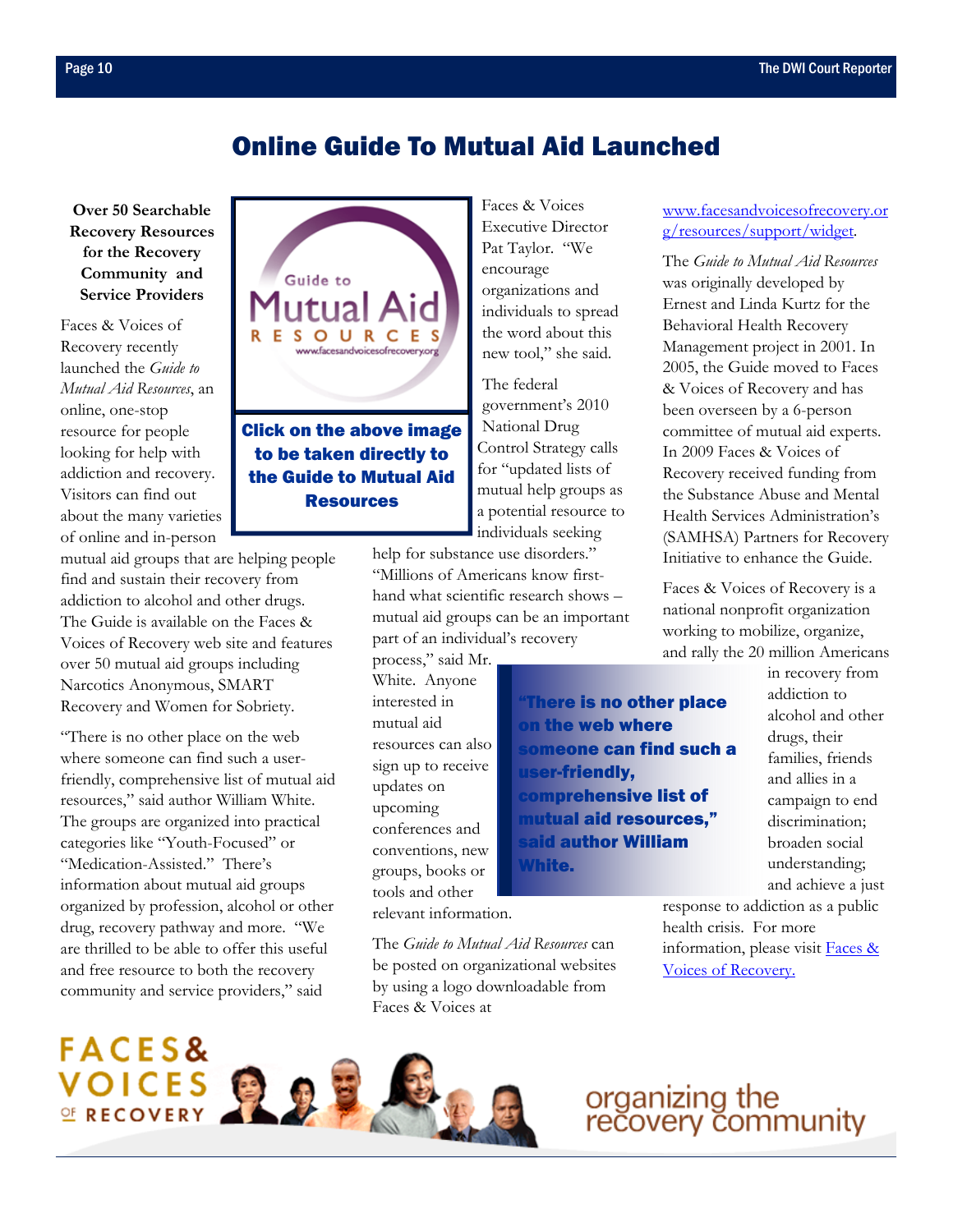# <span id="page-10-0"></span>Effective Alcohol Treatment in DWI Court

AA, as opposed to mandating it; determining which participants are most amenable to and/or suitable for AA; and offering choices that include other types of mutual support programming in addition to AA or other 12 step groups.

• For most DWI Court participants, abstinence is the desired outcome. However, if a particular program includes individuals who are not dependent or others for whom a goal of moderate drinking may be appropriate, then incorporating evidenced-based controlled drinking approaches such as Behavioral Self-Control Training (BSCT) is recommended.

Admittedly, not finding an approach effective isn't the same as proving

Even some of the approaches that have demonstrated some success in other populations are not yet supported by a strong evidence base, particularly in the field of alcohol treatment. These approaches include, for instance, solution focused therapy, guided meditation, and acupuncture.

that approach ineffective. Poor documentation of interventions and the lack of consistent implementation

*[\(Continued from page 7\)](#page-6-0)* may explain why some treasured approaches have failed to withstand the scrutiny of research. However, under repeated examination, some treatment approaches are found to be



consistently effective, while others are not. Practitioners and programs that persist in using those approaches that haven't been found to be effective, especially in the absence of those that have, are engaging in questionable practices at best.

Some of what has been discovered and discussed in this article may have challenged personal beliefs and longstanding professional practices. Some who, like this writer, are staunch advocates for Alcoholics Anonymous and other mutual support groups are especially taken aback by the finding regarding mandated AA participation. However, this and other findings are best viewed not as an indictment of past practices, but as an opportunity to adjust current practices to match current knowledge. In many respects, this is precisely what we expect from our participants. We should expect no less from ourselves.

# Study Cites Cost Benefits of Counseling Plus Drugs to Treat Alcohol Problems

Combining behavioral interventions with acamprosate and naltrexone therapy for alcohol-dependent patients saved an estimated \$3,800 per patient in societal costs compared to providing medical management alone, according to researchers who evaluated data from the COMBINE study.

The researchers also found that the cost savings from the combined therapies exceeded the initial cost of treatment within three years, according to a press release from RTI International. Societal savings included related healthcare costs and expenses related to arrests and motorvehicle crashes.

Researchers from RTI, the University of Wisconsin-Milwaukee, University of North Carolina at Chapel Hill, University of Pennsylvania, and Yale University collaborated on the research, which focused on the COMBINE (Combined Pharmacotherapies and Behavioral Interventions) study.

The findings were published in the [May 2010 issue of](http://journals.lww.com/lww-medicalcare/Abstract/2010/05000/The_Effect_of_Alcohol_Treatment_on_Social_Costs_of.2.aspx) the journal **Medical Care.**

**Editor's Note: Click here** *for the full press release. This [article was obtaine](http://www.rti.org/newsroom/news.cfm?nav=821&objectid=F4E22549-98E3-1AFD-EC811F17351AC81A)d from Join Together, released on June 8, 2010.*